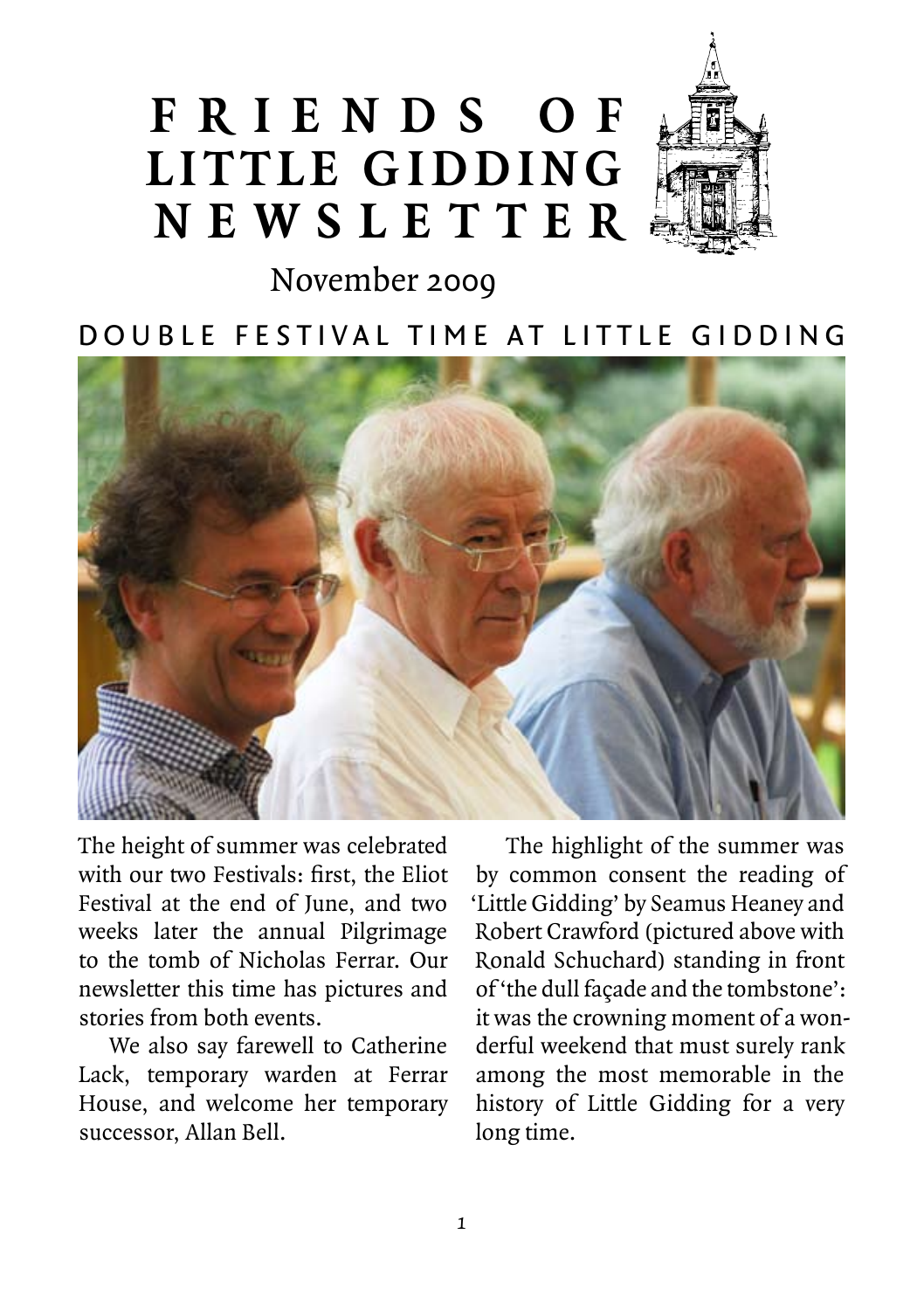## T S Eliot Festival & Little gidding pilgrimage

What a hectic but brilliant Summer we enjoyed at Little Gidding. Separated by just a fortnight (giving the organizers just a weekend off between them) these two events were truly memorable: a festival of music and poetry, lectures and food; and a pilgrimage of commemoration and companionship, praise and prayer.

First up was the Festival at the end of June. Nearly a year in the planning, I would love to say that everything went according to plan. Apart, that is, from the poet at the evening concert pulling out with just a few weeks to go. And apart from the news on the Saturday morning that our second speaker had been confined to quarters with flu. Remarkably, we were able to overcome both these potential setbacks and present a full programme of talks and concert. Riding to our rescue was, first, poet Grevel Lindop who, alongside the musicians of RipRap, delighted us with his own poetry; and secondly, an impromptu talk by Professor Park Honan, who had thought he was just coming to listen to other speakers, and ended up delighting and intriguing his audience with his thoughts on 'the young man on the boat' – a picture of Eliot as he crossed the Atlantic to come to Britain in 1914.

The Festival had begun as usual, with the rain arriving right on cue – but it then cleared up to give us a

glorious English summer weekend, and Professor Hugh Haughton fed us snippets from the as-yet unpublished collected letters of Eliot. In between, several festival-goers read us a variety of passages from the poet.

And Sunday: what can one say? Teachers and students from the Eliot Summer School in London joined us for the day, and we all felt we were in poetry heaven as, standing in front of 'the dull façade and the tombstone', Seamus Heaney and Robert Crawford had us savouring every word, every moment, with their reading of 'Little Gidding'.

After Ron Schuchard's talk on the background to the poem, we were then treated to a fascinating panel discussion featuring Lyndall Gordon, Jewel Spears Brooker, Crawford, Heaney, and Denis Donoghue. After these fireworks the day ended more calmly with Evensong, at which the music was gloriously sung by Oundle School's *Schola Cantorum*. Truly, a weekend that will be remembered for a very long time.

*(continued on page 10)*

*Opposite, Festival pictures clockwise from top: the marquee and the church; Oundle School Schola Cantorum process to the church for the Festival Evensong; festivalgoers in the marquee on Sunday afternoon; Hannah finds somewhere to sit; (main picture) poets Robert Crawford and Seamus Heaney. Pictures by Simon Kershaw and John Cutting.*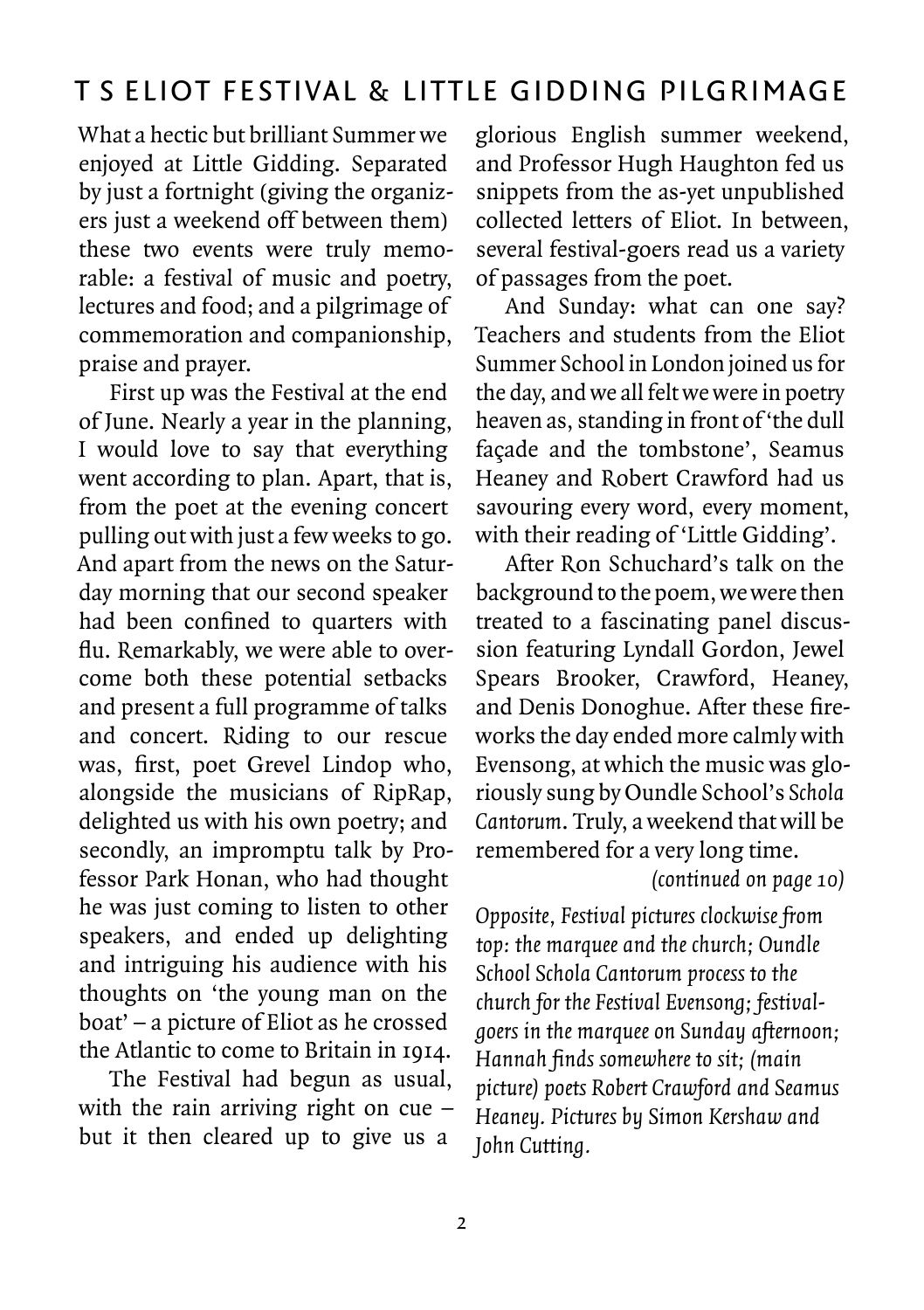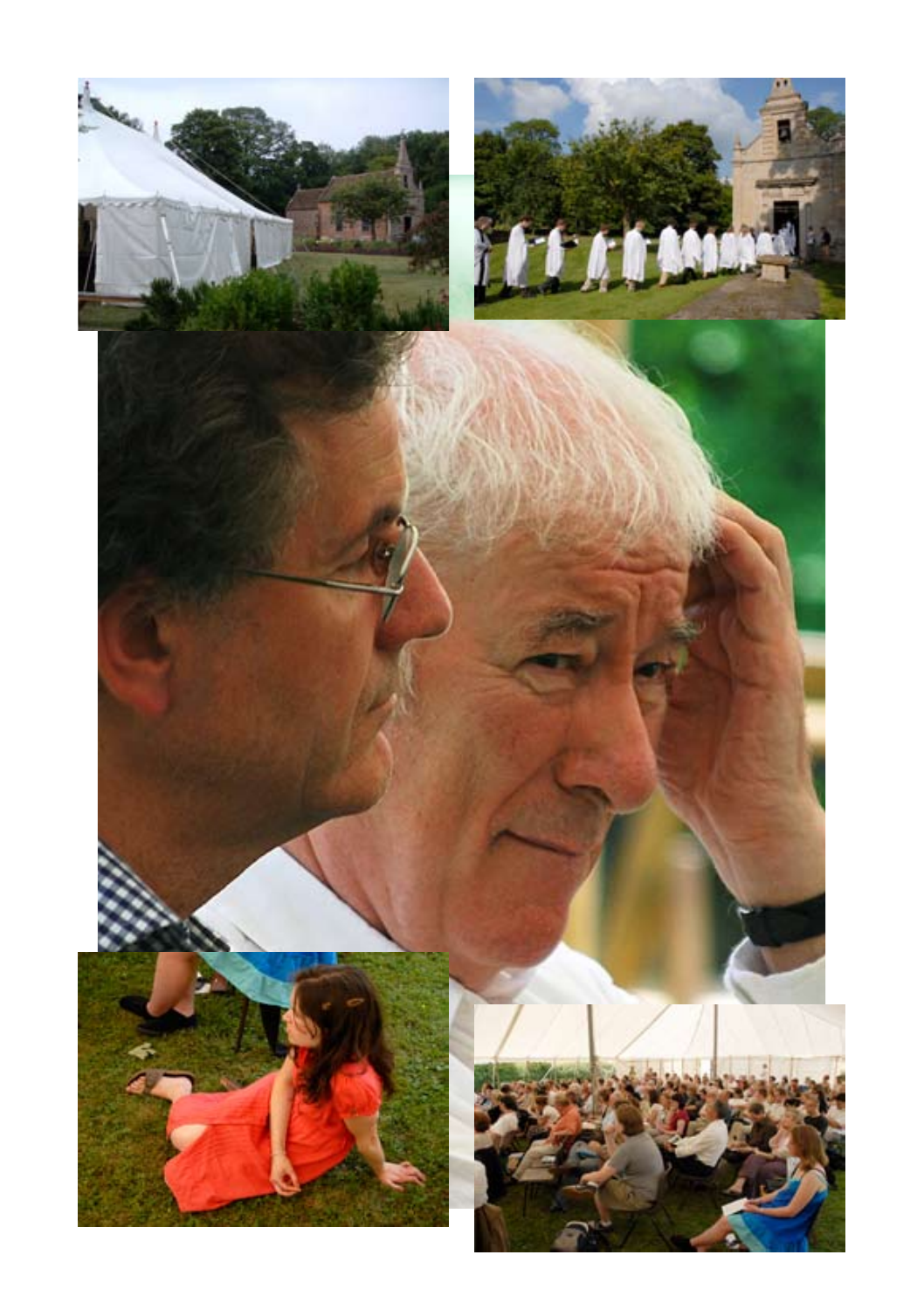

## LITTLE GIDDING PILGRIMAGE

*Bishop John Flack led this year's Pilgrimage to the tomb of Nicholas Ferrar in July. We are pleased to reprint the sermon he preached at Evensong.*

The first third of the seventeenth century was a golden age for Christian spirituality and church music. This can be clearly shown by the components of this afternoon's evensong. We are commemorating Nicholas Ferrar and George Herbert; two contemporary giants of spirituality. The service also includes music by Orlando Gibbons, Thomas Weelkes and William Henry Smith.

But nobody lives in one context only. What else was happening while Ferrar and Herbert were at their peak? This early part of the seventeenth century was also a golden age for literature. It was the period when William Shakespeare composed the greatest of his dramas. In 1611 the Authorized Version of the Bible was produced, still in use today. Most of us here were brought up in the generation when the literature of the early seventeenth century was at the top of our teachers' minds. Along with literature the early seventeenth century was also a revolutionary age for science. Supreme among the scientists was Galileo who was discovering facts about the universe which were too uncomfortable for his contemporaries to swallow. His own Church – the Roman Catholic Church – made him face the Inquisition for teaching unpalatable truths. At the same time philosophers such as Descartes were rejecting received dogma in favour of the world of ideas and concepts.

The social life of England in the early seventeenth century was being challenged by a new pastime – smoking. Sir Walter Raleigh brought the tobacco leaf from Virginia to London in 1616. King James I called smoking 'a loathsome habit, the root of many diseases'. He was indeed prophetic! Emigration from England to the eastern shores of America rose sharply during this period and the Virginia Company was formed to ensure that the new colony was administered from London. On the continent of Europe all the countries of the west were involved in the protracted Thirty Years War. This was basically a war between Catholics and Protestants which resulted in many civilian deaths.

Nicholas Ferrar was very much part of this world. Early in the century he was a brilliant scholar at Clare College, Cambridge. After university he travelled widely, especially in Holland, Germany, Italy, France and Spain. His experience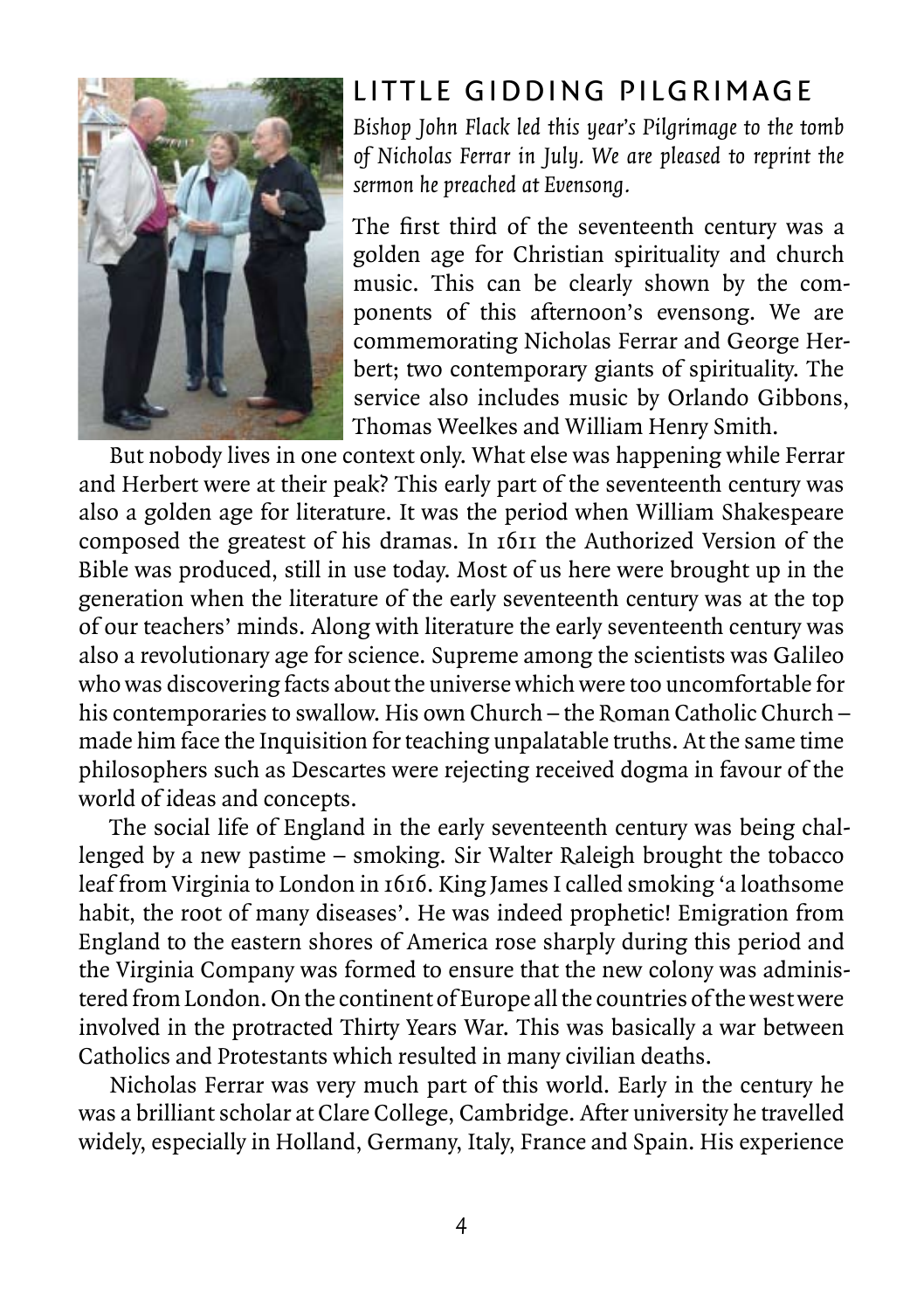of human life, history, geography, politics and theology was thus immensely widened. On returning to England he became Deputy Treasurer of the Virginia Company. Already the master of six languages he was in great use as a translator. He became a Member of Parliament and his views on a whole variety of issues were sought.

In 1626 Nicholas, his mother, and his brother John purchased this estate at Little Gidding. Their intention was to live an ordered life of prayer in a quiet rural place. They achieved this aim wonderfully, but they were still very much part of the world in which they found themselves. It is said that over sixty visitors a week came to the house at Little Gidding to seek Nicholas's advice on a range of issues. Some of them were bishops and senior politicians, travelling on the Great North Road, just a mile or two to the east. Every week Nicholas invited the children of the surrounding villages to come here for a broad education. Boys and girls were included equally, against the fashion of the time. He also offered medical services to the villages, having studied medicine himself. He was involved in disputes over land usage in the area. He had to deal with several family troubles. These involved his nephew Edward Collett and his younger brother Richard Ferrar, who both ran up debts through living irregular lives in London.

It will be clear from all this that Nicholas Ferrar did not reject the world or withdraw completely from it. Indeed he discovered that the more you pray the better you understand the world around you. In this he was following St Teresa of Avila who lived in the century before him. A modern exponent of this affirming spirituality could be Thomas Merton, who spent twenty-five years in a Trappist monastery only to find that his appreciation of the world was hugely deepened.

Nicholas Ferrar had the remarkable ability to be God-focussed and to direct everything and everyone he encountered towards God. His life-long search to discover the will of God and to follow it was his whole existence. God was a measuring stick for everything he did.

Appropriately the second lesson this evening was from the First Letter of John. This letter emphasizes the incarnational aspect of the Christian calling. It describes how we can best love God. The truth is that you cannot know the nature of love if the world and its peoples have no place in your life. Today's pilgrimage to Little Gidding reminds us all of the challenge of Nicholas Ferrar. Like him we are to become more God-focussed and in so doing to re-order the priorities in our lives.

*For an account of the Pilgrimage, see Tony Hodgson's report on page 10.*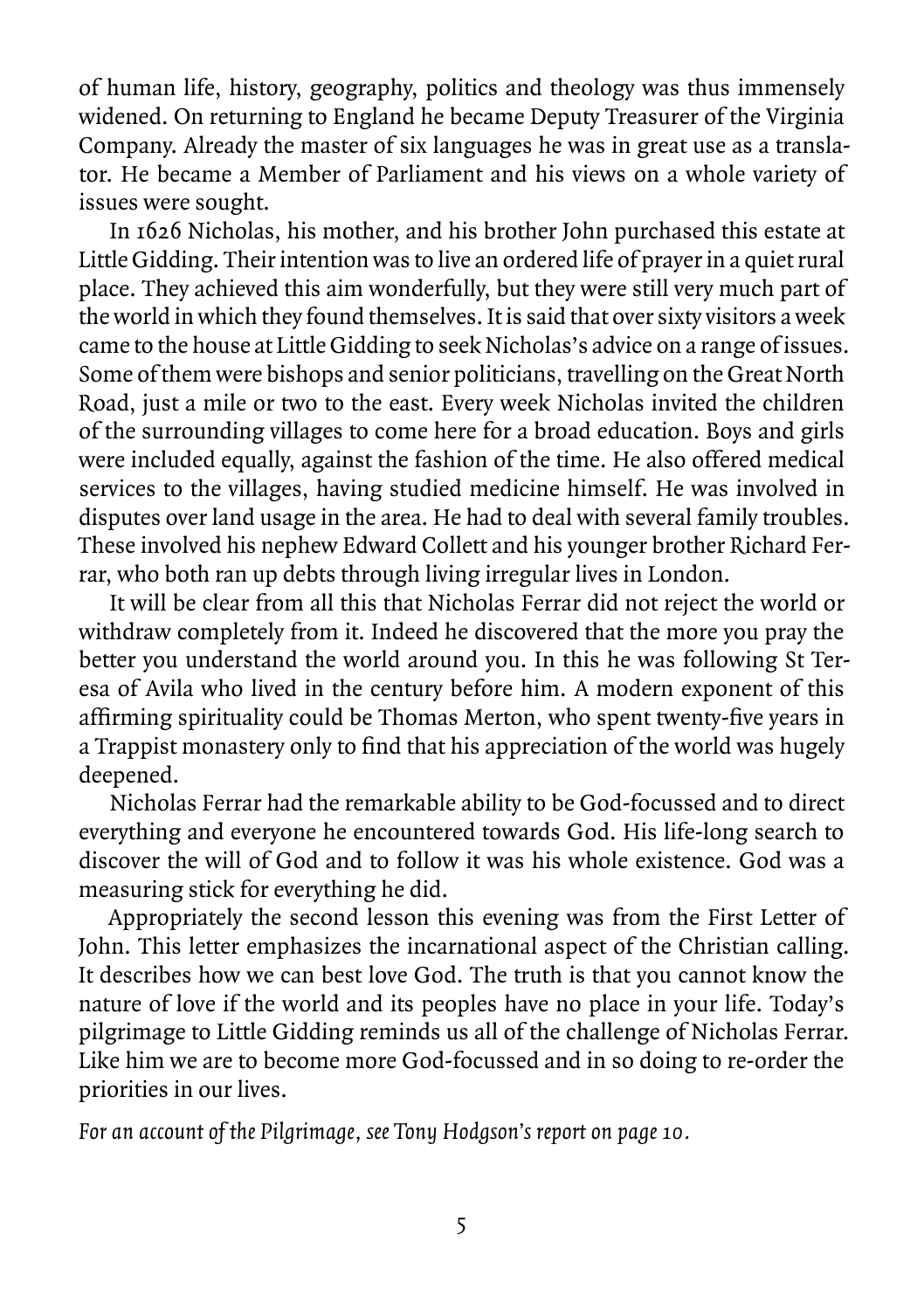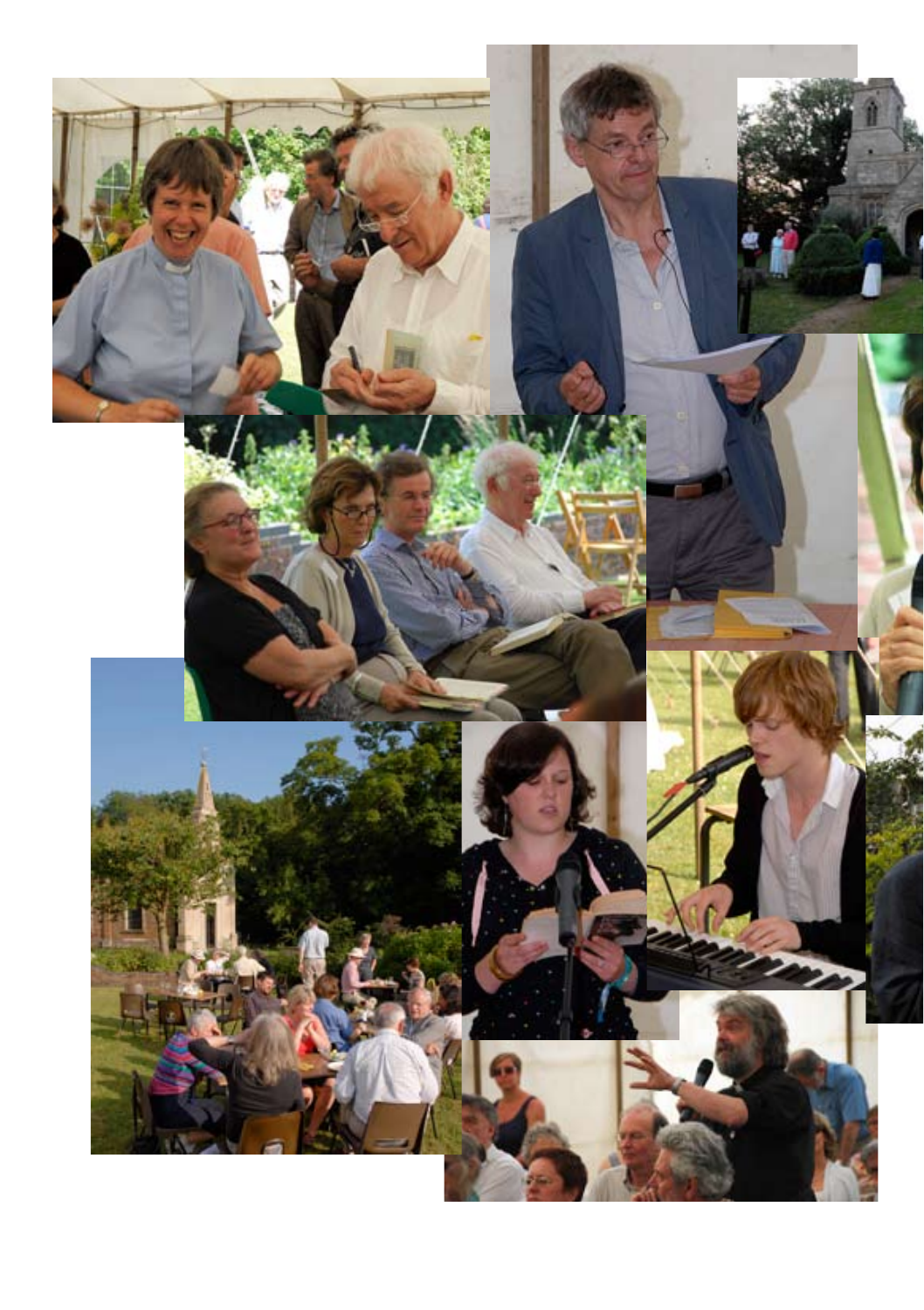

*More pictures from June's successful Eliot Festival, clockwise from top left: Catherine Lack and Seamus Heaney; Hugh Haughton; Steeple Gidding church; Grevel Lindop; Lyndall Gordon; Kevin Flanagan and RipRap; Denis Donoghue; Park Honan, Seamus Heaney and Malcolm Guite; Jewel Spears Brooker; Alexander Kershaw; Rosie Martin, Malcolm Guite; supper at Little Gidding; Lyndall Gordon, Jewel Spears Brooker, Robert Crawford, Seamus Heaney*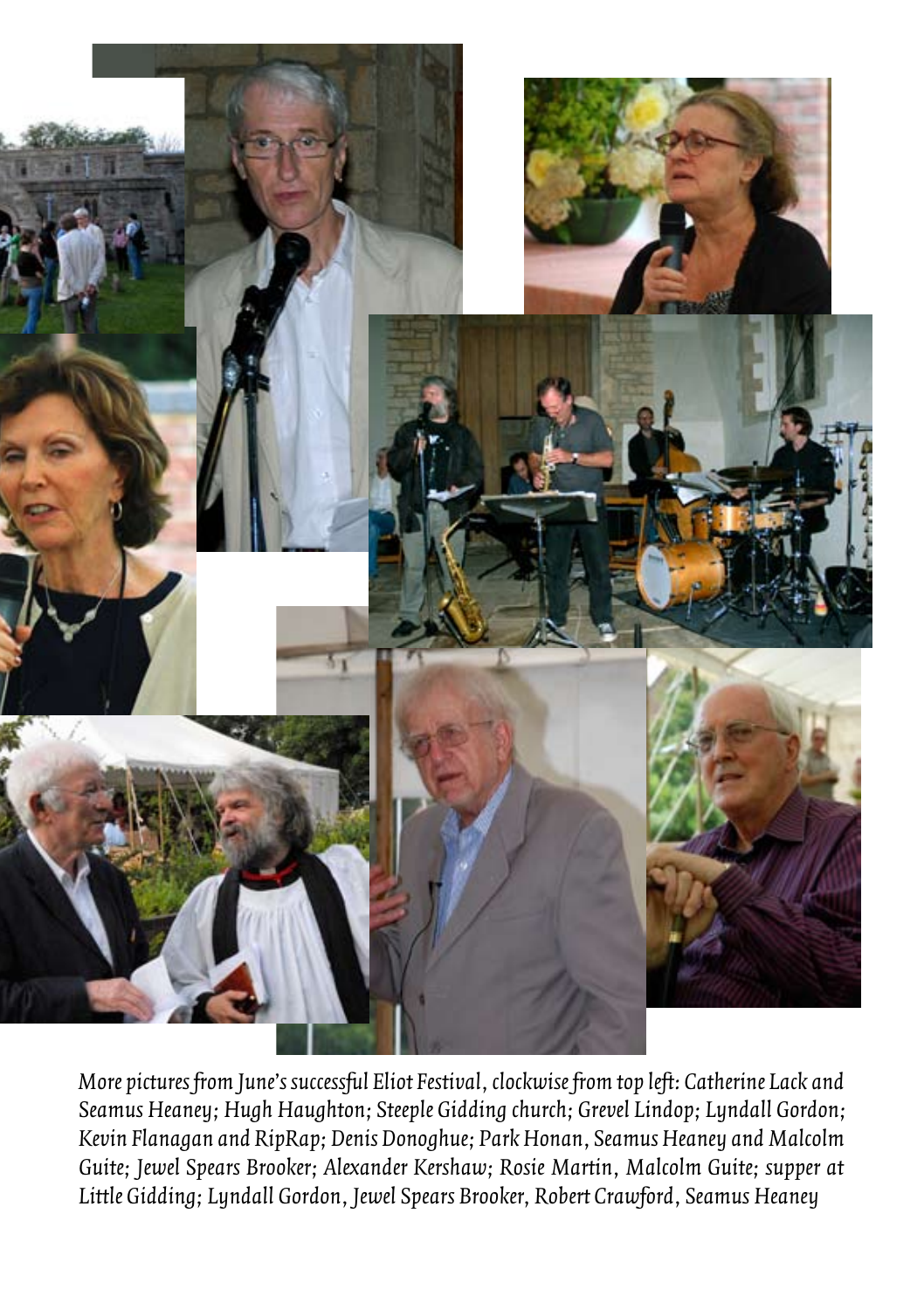## Nicholas Ferrar Day and the AGM and Talk



Nicholas Ferrar died on 4 December 1637, and that date is his feast day in the calendar of the Church of England. On Friday 4 December this year, a service of Holy Communion for **the Festival of Nicholas Ferrar** will be celebrated at Little Gidding Church, at 11.00am. Afterwards, all are welcome to lunch at Ferrar House. It would be helpful if you could let Ferrar House know if you would like to stay for lunch. Contact details are on page 9.

The following day, Saturday 5 December, sees **the AGM** of the Friends, to be followed by a talk by Trevor Cooper. The AGM will be preceded by a celebration of Holy

Communion, starting at 10.30am. At the AGM the committee will give an account of the past year, and new officers and committee will be elected for 2010. If you are interested in finding out more about serving on the committee please do contact us by email to chair@littlegidding.org.uk or by post, care of Ferrar House. After the AGM, lunch will again be available – please inform Ferrar House.

On the afternoon of the AGM we are very pleased that **Trevor Cooper** will be giving a talk about Little Gidding. Trevor is a member of the Friends, and is also the Chairman of the Ecclesiological Society, which was founded in 1879 for those who love churches and are interested in their architecture, furnishings and use. Trevor has had a longstanding interest in Little Gidding, on which he has carried out considerable research, and will give an illustrated and guided talk on the building, concentrating especially on the way the church was used in the Ferrars' time, and relating that to the church furnishings surviving from that period. The talk will appeal not just to lovers of Little Gidding, but to all who are interested in church buildings and their use. Non-members are welcome to come: please invite your friends. Again, it would be helpful to let Ferrar House know if you would like to have lunch.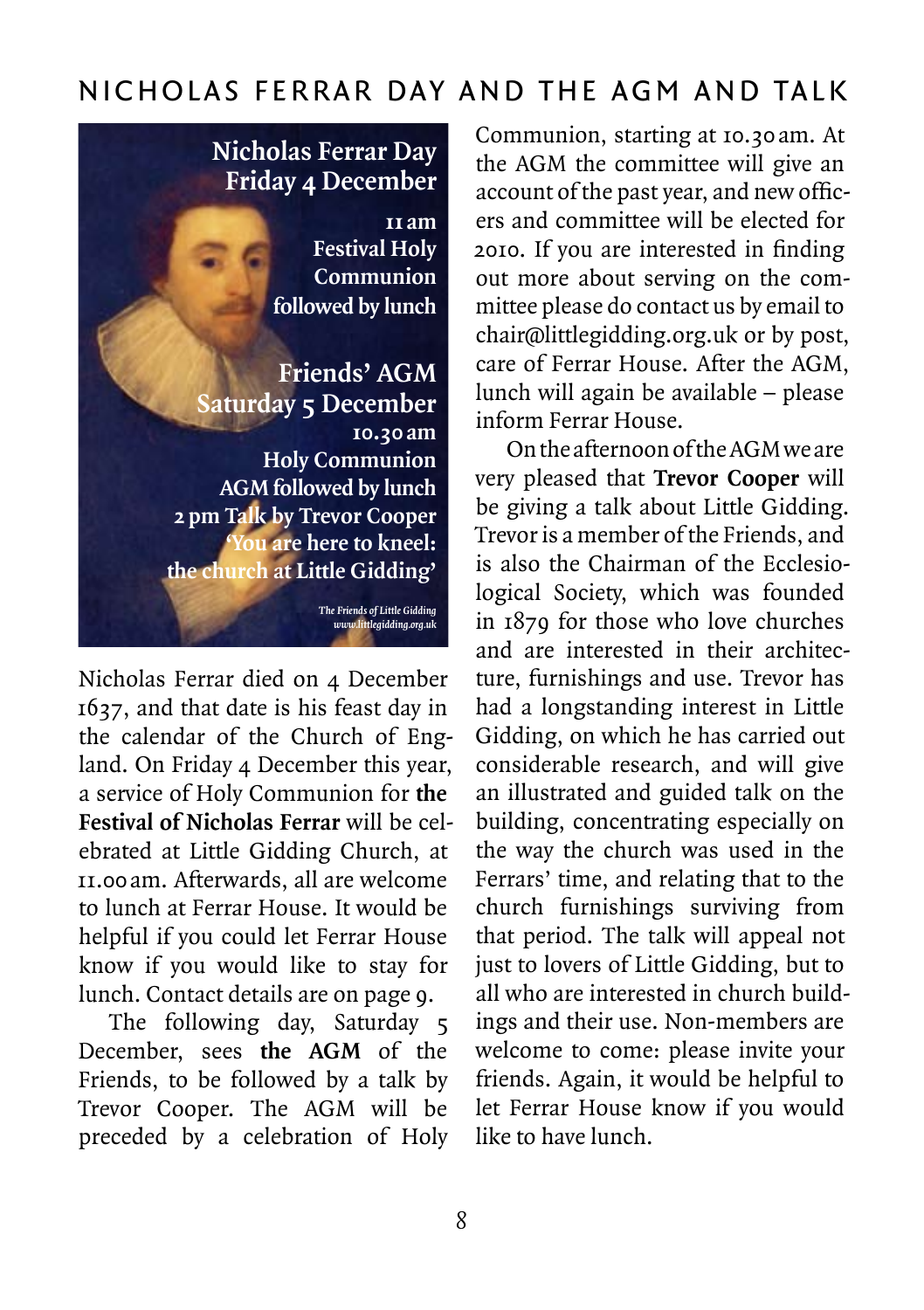## LITTLE GIDDING CALENDAR 2000 - 2010

### **Poetry evenings are held at 7.30pm on the 13th of each month.**

| Friday 13 November | Isaac Rosenberg                |
|--------------------|--------------------------------|
| Sunday 13 December | an evening of music and poetry |

#### **Regular Services**

*Evensong is normally said at Little Gidding when there is a fifth Sunday in the month. This quarter, as it is the eve of St Andrew's Day, the service is at Steeple Gidding, which is dedicated to the Apostle. The Revd Jonathan Young will be licensed as priest in charge of the Giddings.*

Sunday 29 November 3.00pm Evensong at Steeple Gidding

#### **Other Meetings and Events**

| Friday 4 December   | <b>Nicholas Ferrar Day</b>                     |
|---------------------|------------------------------------------------|
| II.00 am            | Holy Communion, followed by lunch              |
| Saturday 5 December | AGM of the Friends of Little Gidding           |
| 10.30 am            | Holy Communion                                 |
|                     | AGM                                            |
|                     | Lunch                                          |
| 2.00 <sub>pn</sub>  | Talk: 'You Are Here To Kneel:                  |
|                     | the church at Little Gidding' by Trevor Cooper |

*Trevor Cooper, chair of the Ecclesiological Society, will give a talk on his investigations into the church and its use in the Ferrars' time. All welcome, including non-members.*

Saturday 22 May 2010 **Annual Little Gidding Pilgrimage** *The Bishop of Huntingdon, David Thomson, will lead the next year's Pilgrimage, and preach at Evensong. Please note the date in your diaries – it is rather earlier than usual.*

Saturday 17 July 2010 **Fifth Annual T S Eliot Festival**

For further details about any event, to book a place or to book your own event, please contact the Revd Allan Bell at Ferrar House. *telephone:* 01832 293 383; *email:* info@ferrarhouse.co.uk www.ferrarhouse.co.uk

For an updated calendar and diary see www.ferrarhouse.co.uk/fhwebpages/ fhevents.html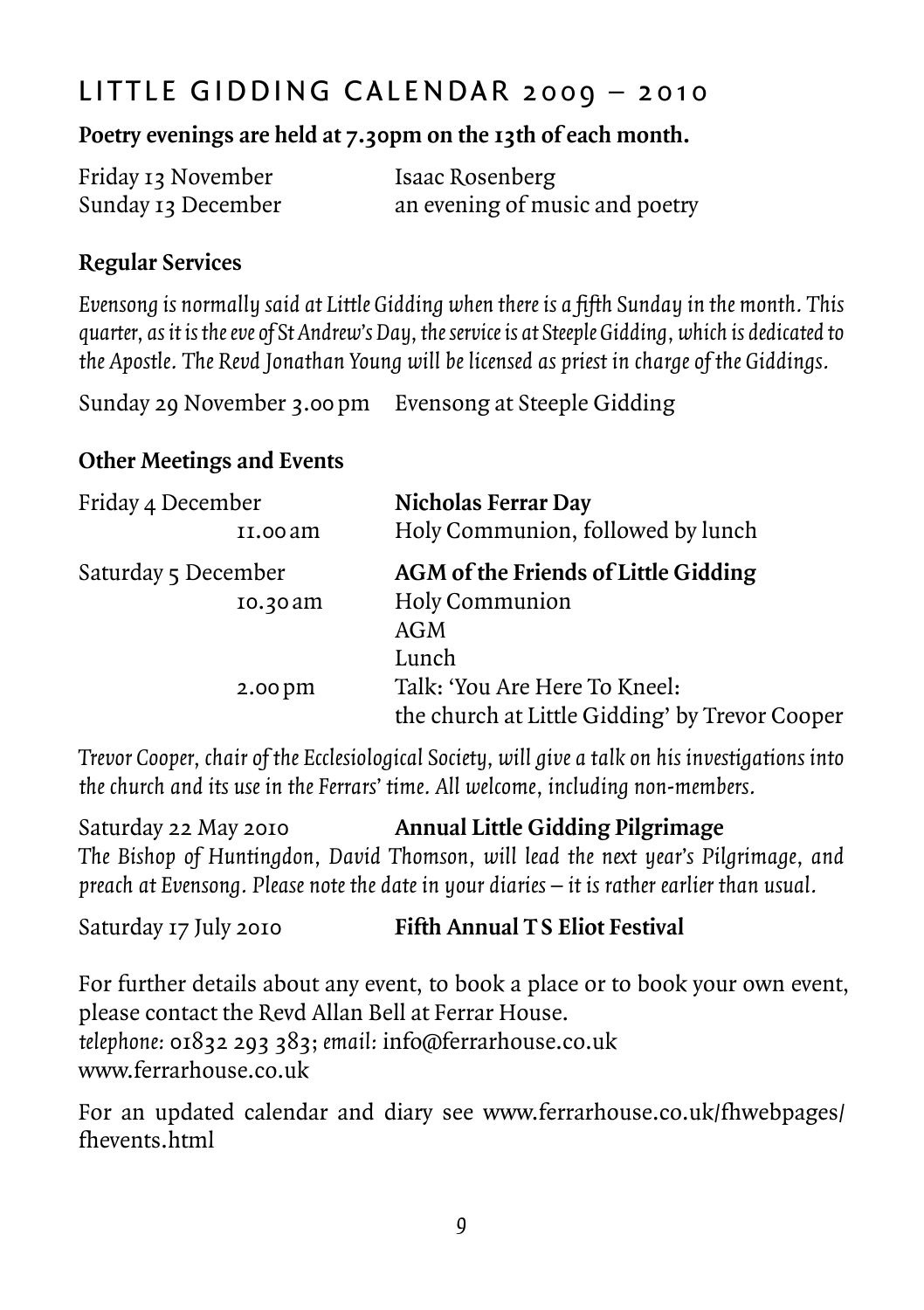## T S Eliot Festival & Little gidding pilgrimage *(continued from page 2)*

On Saturday 11 July, the Friends' pilgrimage started, for the second year, from Leighton Bromswold and proceeded to Little Gidding. The day began with a Holy Communion service at Leighton Bromswold, in the communion chancel seats in the church. Bishop John Flack presided and spoke about the Ferrars restoring the Church with money raised by George Herbert. Some of us oldies were taken back fifty years or so by singing the setting of the service by Merbecke which used to be almost universal in the days of our youth. The significance of Leighton Bromswold is that the church was beautifully restored and re-ordered by the Ferrar family under the direction of George Herbert. It is one of the few churches in the country which has two pulpits – one a prayer desk, as Herbert believed that praying was as important as preaching.

From the church we proceeded to the historic pub, *The Green Man*, which started life in the time of the Ferrars, where we were served an excellent lunch, many of us able to eat outside. Thus fortified we assembled at the old Hundred Stone which was the ancient judgment seat for Leightonstone, one of the four districts or Hundreds of Huntingdonshire. There we had our first station, a reading from the Bible and an extract from Alan Maycock's book *Nicholas Ferrar of Little Gidding* about Nicholas' childhood. After a prayer we set off in beautiful sunny weather for the next station which was at Salome Wood, just by the Roman road. (*Salome* is here pronounced 'sollum', by the way.) From there we continued along quiet lanes to Hamerton village hall where refreshments awaited us. We had our third station there under a massive tree. Thence we crossed the field to Steeple Gidding Church for our fourth station. From there we followed the lane to Little Gidding singing the Litany, led by the Revd Bob Torrens, till we reached the church at Little Gidding for the traditional laying of the wreath on Nicholas Ferrar's tomb and the singing of Evensong, led by the Revd Catherine Lack – warden of Ferrar House, at which Bishop John Flack again encouraged us with his sermon, which we reprint on page  $\Delta$ . The singing was led by the Hurstingstone Singers (Hurstingstone is another of the four Hundreds). After a good tea in Ferrar House we dispersed, reminded of the importance of Nicholas's admonition that this was the good old way, in which we were to continue to walk. We are most grateful to all those who helped to organise this delightful afternoon, especially Simon Kershaw, the Chair of the Friends, who also chose the readings.

*Tony Hodgson*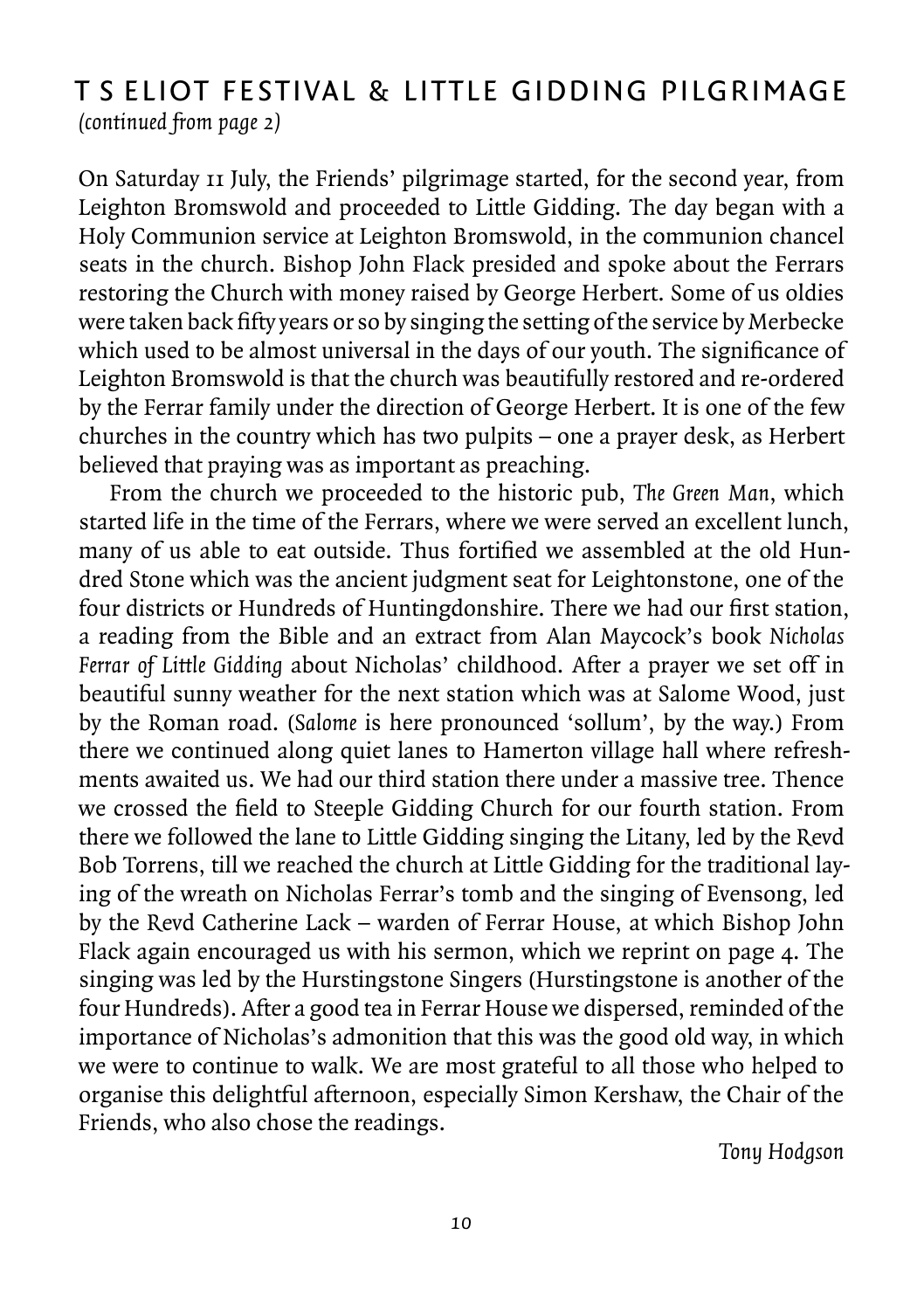# Comings and Goings

This has been another period of change at Little Gidding. The Revd Jackie Duck, priest in charge, has resigned from the Giddings, though she will remain as priest in charge of various other parishes in the area. The Revd Jonathan Young, Rector of East Leightonstone, will be licensed as priest in charge at Evensong at Steeple Gidding church on 29 November. Welcome Jonathan, and we expect to continue to see Jackie at Ferrar House.



Changes too at Ferrar House. Catherine Lack has moved to be chaplain at Newcastle University, and Hannah and Annah have also moved on. Our very grateful thanks to them all for their contributions. Standing in at Ferrar House we welcome the Revd Allan Bell, pictured above. A new warden is being recruited; for more information email office@stjudeschurch.com.

*This Newsletter is published by the Friends of Little Gidding*.

*The Society of the Friends of Little Gidding is a registered charity, number 1102857, Ferrar House, Little Gidding, Huntingdon,*  pe28 5rj*.*

The Friends of Little Gidding was founded in 1946 by Alan Maycock, with T S Eliot as patron. The Society was reconstituted in 2003 and seeks to celebrate the life and memory of Nicholas Ferrar and those who in the seventeenth century formed the first Little Gidding community, making it a holy place; to help maintain the fabric of Little Gidding Church; to assist Ferrar House; and to celebrate the connection between Eliot and Little Gidding.

The main income of the Society is subscriptions and donations from its members – people who love Little Gidding, whether for its history, its air of spirituality, its peaceful beauty, its place as the inspiration for one of the twentieth century's greatest pieces of English poetry – or for the wonderful hospitality provided at Ferrar House!

Please help to support the Friends in their work by visiting and by encouraging friends and groups to visit, perhaps as pilgrims, for a quiet time, or for an organized retreat or conference; and by encouraging them to consider joining the Friends of Little Gidding.